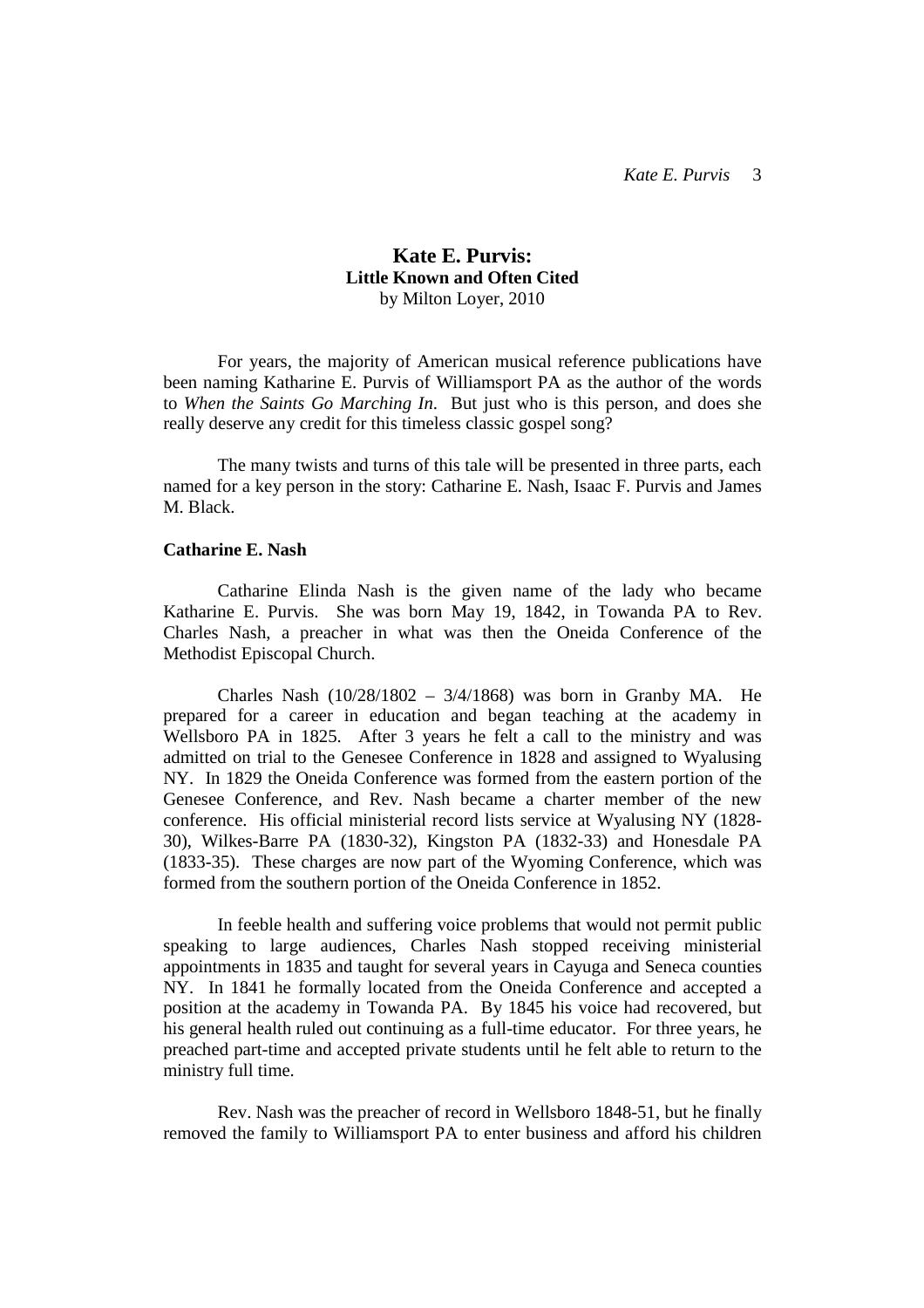the benefits of a more stable life and the educational advantages of Williamsport Dickinson Seminary.

| Charles Nash married July 17, 1828, at Oxford NY to Laurissa Harriet     |                     |                              |                    |                           |  |  |  |
|--------------------------------------------------------------------------|---------------------|------------------------------|--------------------|---------------------------|--|--|--|
| Thomas $(1/3/1805 - 11/12/1884)$ . They had 9 known children as follows: |                     |                              |                    |                           |  |  |  |
| child                                                                    | <b>born</b>         |                              | died               |                           |  |  |  |
| Cornelia S.                                                              |                     | 04/10/1830 St. Nichols NY    |                    | $11/18/1866$ Williamsport |  |  |  |
| Charles                                                                  |                     | $06/03/1832$ Wilkes-Barre PA |                    | 12/07/1899 Williamsport   |  |  |  |
| Mary Loisa                                                               |                     | 06/03/1834 Bethany PA        |                    | 05/19/1865 Williamsport   |  |  |  |
| Harriet Maria                                                            | 09/27/1836 Danby NY |                              |                    | 01/24/1889 Williamsport   |  |  |  |
| William Henry                                                            |                     | 03/06/1839 Fleming NY        | 08/27/1842 Towanda |                           |  |  |  |
| Catharine Elinda                                                         |                     | 05/19/1842 Towanda PA        |                    | 10/23/1907 Williamsport   |  |  |  |
| Francis                                                                  |                     | 03/05/1845 Towanda PA        | 06/07/1845 Towanda |                           |  |  |  |
| Sarah Frances*                                                           |                     | 07/11/1846 Campbell NY       |                    | 01/21/1889 Williamsport   |  |  |  |
| William Cranston                                                         |                     | 10/14/1849 Campbell NY       | ?                  |                           |  |  |  |
| vain carravelle                                                          |                     |                              |                    |                           |  |  |  |

\*Sarah Frances appears to prefer the name Fannie. Sometimes she is referred to as Fannie S. Nash, but mostly as Fannie E. Nash. She is also referred to variously as Miss Frank Nash and S. Frank Nash.

 William Cranston Nash (the middle name being the maiden name of Charles' mother) was born and named after the death of his brother William Henry Nash. By the time Charles settled in Williamsport, the older children were past the age to attend Williamsport Dickinson Seminary, but Catharine and Fannie graduated from there in 1860 and 1865 respectively. Cornelia and Fannie remained single. The others appear to have married and settled in Williamsport. Most are buried with their spouses in the Nash family plot in Williamsport's Wildwood Cemetery.

 The Nash family was active in the Mulberry Street Methodist Episcopal Church. Marriage records from the church indicate that Catharine E. Nash of Williamsport and Isaac F. Purvis of New York were married on January 8, 1867. It was about this time that spelling for Catharine seems to have changed to Katharine. Mr. and Mrs. Purvis moved to New York and became the parents of three children as follows:

| child               | born                |          | died |                            |
|---------------------|---------------------|----------|------|----------------------------|
| <b>Charles Nash</b> | 1868                | New York |      |                            |
| James F.            | 1870.               | New York |      |                            |
| Katherine E.        | 11/15/1872 New York |          |      | 03/15/1895 Williamsport PA |

 Mrs. Katharine Purvis returned to Williamsport about 1875 as a widow with three small children. The fate of Isaac will be revealed in the section that bears his name. Kate and the children became part of the extended Nash family and re-established connection with Mulberry Street Church and Williamsport Dickinson Seminary, where Kate served on the music faculty 1883-88.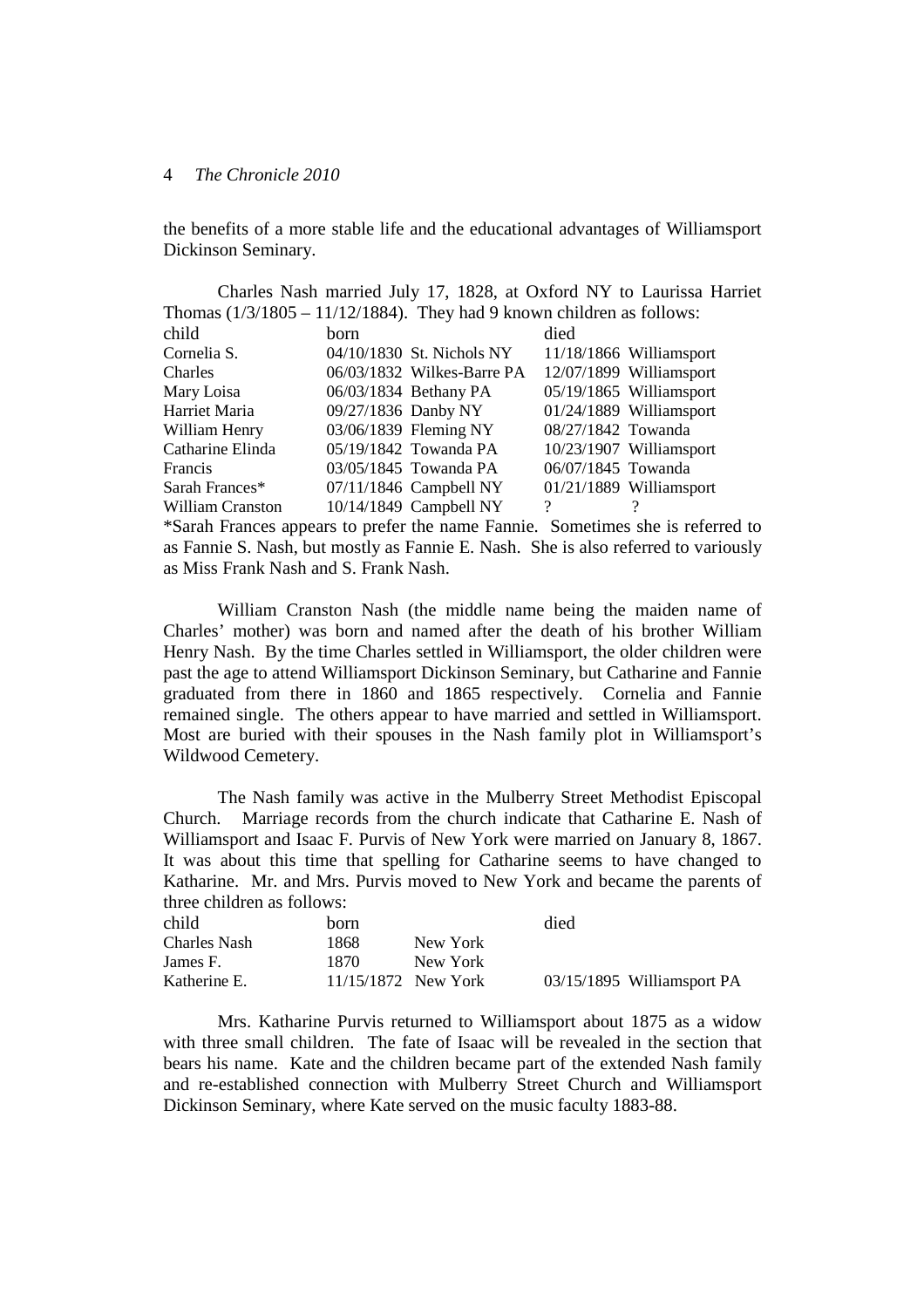Kate and her sister Fannie developed a special bond. Both were graduates of Williamsport Dickinson Seminary, and both were talented musically and poetically. The WDS newspaper, the *Dickinson Liberal*, contains frequent references to each of the sisters.

 The December 1880 *Dickinson Liberal* includes the following poem by Fannie, reproduced here because it reveals much about the character and perspective of the sisters.

> ECHOES FROM AN OLD HARP by Fannie S. Nash, class 1865 There's a wild, weird song in my heart tonight As I wander through the wild-wood; 'Tis a song and a sigh for the old moonlight Which danced on the floor of the cottage bright, Where I spend my happy childhood. The echoes come back from that joy-lit hearth And thrill one with wonder unspoken; They speak of those hours of pleasure and mirth – Sweet seasons which mingle a heaven with earth. And idols now shattered and broken How the years have gone like the ocean's tide! Bearing onward with its surges The dreams of my youth and my fond heart's pride While memories sweet, for those who have died, Are chanting their solemn dirges! Old age, with its winters, has silvered my hair And stolen from life its sweetness; My forehead is furrowed by sorrow and care – Life's burdens are many and harder to bear – And my foot has lost its fleetness. I have to think, as the days go by, Each bearing me nearer death's pillow – Of the beautiful home in yonder sky, Where my heart will be anchored by and by, When I've passed over Jordan's billows. How often I seem to stand so near That I catch a glimpse of its portals; While I listen, with almost hallowed fear, To the song of praise that's borne to my ear,

From its throng of high immortals.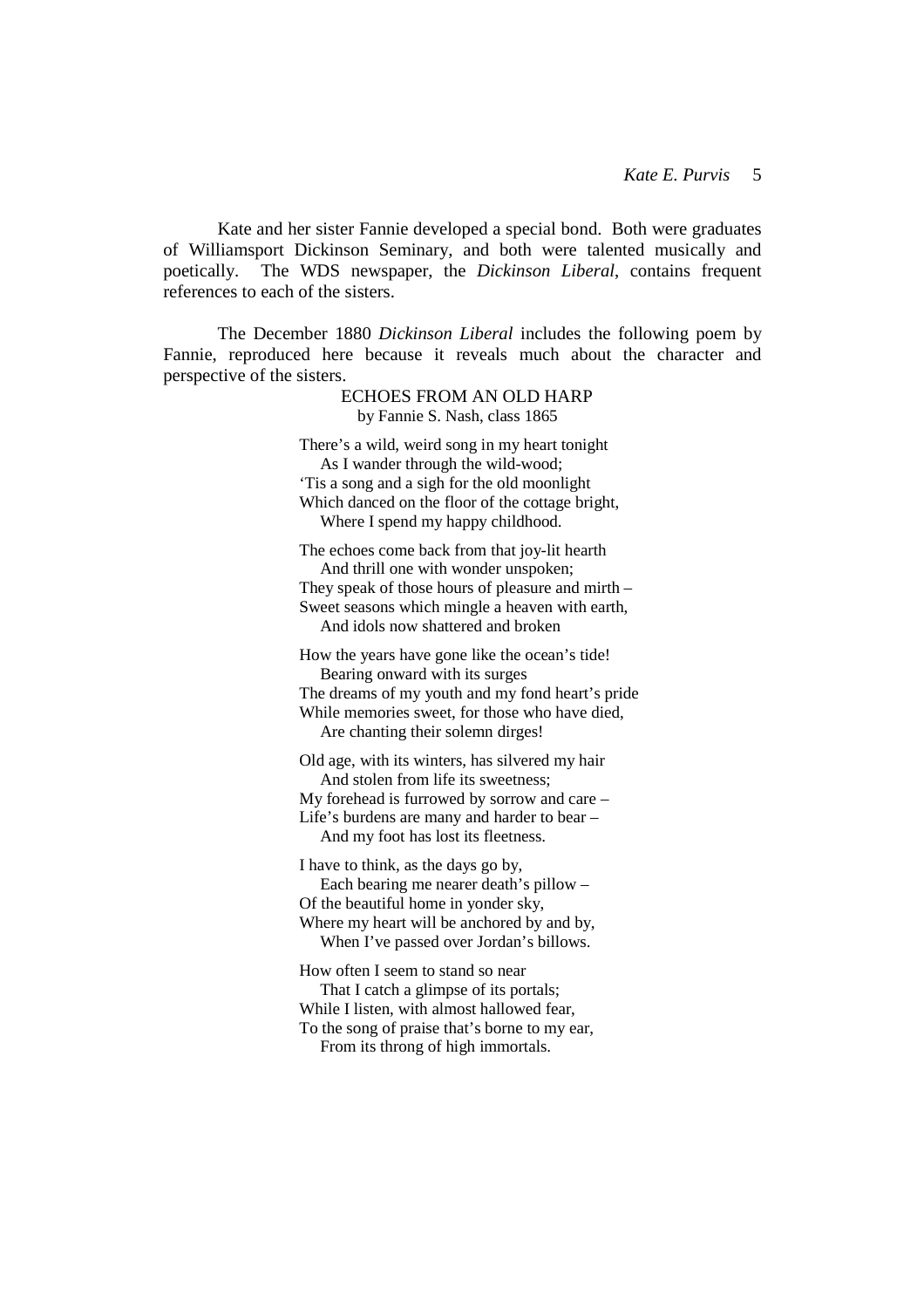I see in the distance the myst'ry unfold Which around that city lingers While voices are chanting the "Story of Old," And I almost hear the harps of gold As they're touched by angel fingers.

The harp of my life, with its time-worn strings, Has lost all its notes of gladness; No beautiful chord of pleasure it sings – No sweet songs of rest to my heart it brings – And its chords have a touch of sadness.

But its sweetness will all come back some day – With melody soft it will quiver; It will soothe my soul in life's twilight gray; Its murmur will mix with the drops of spray, As I enter the silver river.

And when I shall stand on the other shore And bathe in the noon-tide vernal, As the song of the ransomed comes floating o'er, My harp shall re-echo with music once more, And join in the chorus eternal.

 The March 1885 *Dickinson Liberal* reports the following: *Miss Fannie Nash, widely and favorably known throughout our city, has for many years been a teacher in the High School. It is said that she intends to resign her position; for what we know not, but we do know that for some time she has been wearing a slender diamond ring on her first finger. She is active in the church and Sunday school, and was a member of the choir. She sings, plays the guitar and piano, paints and writes poetry. So many blessings seldom fall to the lot of one man.*

While no further details of this incident are available, we do know that Fannie never married.

 The February 1889 *Dickinson Liberal* reports Fannie's death as follows:  *When a life like that of Miss Fannie Nash closes, no human words seem a fitting memorial. Her place in the church was that of a faithful Daughter of the King; in the home, patient, lovely and beloved, whose very presence "seemed the sweet incense and womanly atmosphere of home," who, wheresoever she put her hand, turned her surroundings into beauty by the magic of her presence. Her chosen life-work, that of teaching the young, was no mean or servile task to her mind, but was rendered high, noble and dignified by the graces of her mind and heart. A woman, beloved and esteemed by all, has spread her wings to enter a larger, better life, yet the impress of her character remains deeply stamped upon the many people, young and old, whose lives touched hers.* 

 *Cultivated and gifted she lived for others, "and deeds of week-day holiness fall from her, noiseless as snow."*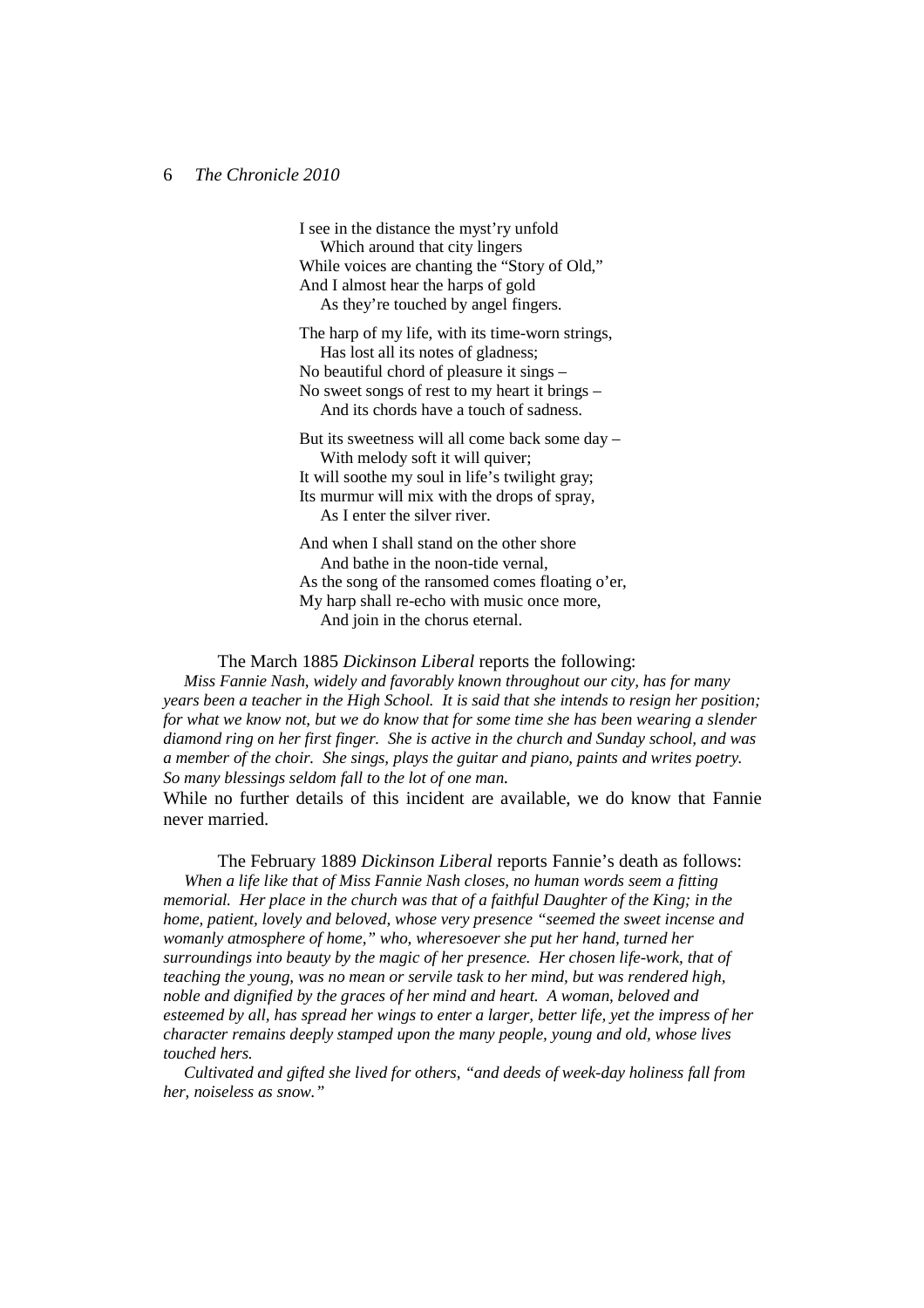*She has drawn herself from us for a little while, but the inspiration her life has given to the young is a more lasting monument than the massive granite.* 

 *Dickinson Seminary has a great reason to be proud that such a woman was among her Alumni.* 

The members of the Tripartite Society express their grief as follows:

WHEREAS, It has pleased God, in the dispensation of His Providence, to call from among us our sister, Miss Frank E. Nash:

RESOLVED, That in her death the Tripartite Society has lost a true friend.

RESOLVED, That we tender our heartfelt sympathy to the friends of the deceased, and commend them to the care of Him who doeth all things well,

RESOLVED, That these resolutions be recorded in the minutes of the Society, inserted in the DICKINSON LIBERAL, and a copy sent to the bereaved family.

 While the circumstances of her death are not known, it may be more than coincidence that Fannie passed away on 1/21/1889 and her sister Harriet Maria Nash Edwards passed away on 1/24/1889. In addition, the Edwards family had previously lost four children in less than 14 months: Henry (1875-12/25/1880), Frederick (1878-8/13/1881), Laura (1869-9/27/1881) and Charles (1872- 2/8/1882).

 Nor was this Kate's only experience with the premature loss of a loved one. The April 1895 *Dickinson Liberal* carries this account of the death of her daughter Katherine, who attended Williamsport Dickinson Seminary 1886-1889:

 *Miss Katherine E. Purvis, daughter of Mrs. Katharine E. Purvis, died in our city on the morning of March 15. During the last five years Miss Purvis had been a helpless invalid, and those who knew and loved her best can but rejoice that she is freed from all suffering. The students of years ago remember her as a brilliant, charming young woman, whose life seemed filled with much of promise. Mrs. Purvis is a very valued member of our alumni and served long and faithfully in our musical faculty. Her many friends will regret most deeply this sorrow which has come to her.* 

 The exact fates of Kate's other children are not known. The last entry for Charles Nash Purvis in the Mulberry Street church membership book reads "in Danville Asylum," and the final notation for James F. Purvis is simply "removed by letter." Her work in gospel music with Williamsport's James M. Black was likely what helped to sustain her spirits during the last dozen or so years of her life – and that will be covered in the final section of this paper, under the heading James M. Black. Although many sources give her death date as 1909, the Mulberry Street church records indicate that Katharine E. Purvis died October 23, 1907. This agrees with the following obituary from the Sunday, October 27, 1907, edition of *The Grit* newspaper.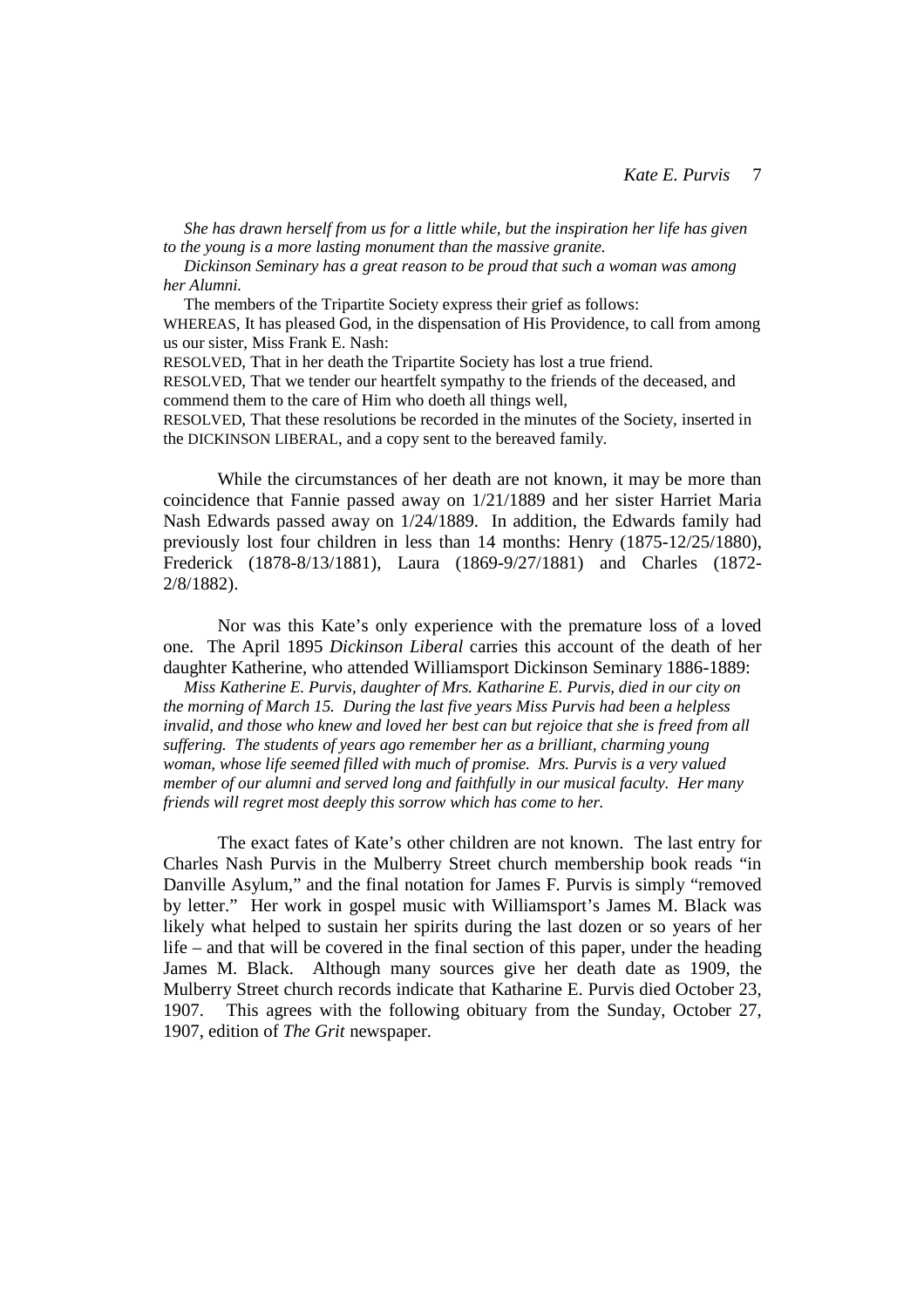# PURVIS

 Mrs. Katharine E. Purvis died at her home on Market Street, Wednesday morning. She was widely known as a hymn writer, and won more than passing reputation by the words of the hymn "Abide With Me," arranged to music by Professor James M. Black.<sup>1</sup>

 Mrs. Purvis was an earnest worker in the Mulberry Street Methodist Church. She had been an invalid for some time, but her condition was not regarded as serious until about three weeks ago. She was 66 years of age, and was the daughter of a Methodist minister in the Wyoming Conference. She was educated in Williamsport Dickinson Seminary, and taught music at the institution for a number of years.

 She was a sister of the late Charles Nash, a prominent accountant in this city, and of Miss Frances Nash, formerly of the Williamsport High School faculty, and one of the most accomplished and popular teachers ever in service in Williamsport.

 Funeral Services were conducted at the house, Friday afternoon, by the Rev. Oliver S. Metzler. Interment was made in Wildwood cemetery.

# **Isaac F. Purvis**

 Isaac F. Purvis was born in Maryland in 1842 to James Franklin Purvis. He was one of nine children of James F. and Maria L. Purvis<sup>2</sup> as follows:

| child          | born                 |                  | died                  |                           |
|----------------|----------------------|------------------|-----------------------|---------------------------|
| James Franklin | 08/16/1834 Baltimore |                  | 05/01/1904 Holton KS  |                           |
| John Armstrong | 1836                 | <b>Baltimore</b> | after 1904            |                           |
| Elizabeth H.   | 12/15/1837 Baltimore |                  | 02/16/1904 Everett PA |                           |
| Isaac Franklin | 1842                 | <b>Baltimore</b> | c1875                 | NY.                       |
| Mary Lou       | 1844                 | <b>Baltimore</b> | after 1904            |                           |
| Ella M.        | 1846                 |                  |                       |                           |
| Thomas S.      | 1848                 |                  |                       |                           |
| Martha A.      | 1851                 |                  |                       |                           |
| William H.     | 1856                 |                  |                       | $01/09/1917$ Baltimore MD |
|                |                      |                  |                       |                           |

 $1$  The work cited here is unknown, but it is not to the well-known "Abide With Me," whose words and music were penned by Henry F. Lyte by W.H. Monk respectively.

<sup>&</sup>lt;sup>2</sup> James Franklin Purvis (born in either TN or MO) and Maria Louisa Parker (born in MD) were married in Baltimore MD on July 3, 1833. With the money he made from trading in slaves, James Franklin Purvis became involved in the banking and brokerage exchange business he ran until his retirement in 1868. He and his family then moved to a farm in Carroll County MD, where he died in 1880 at the age of 72. Nowhere in his obituary does it mention how he made the money he used to get into the banking business. He is buried in Greenmount Cemetery in Carroll County.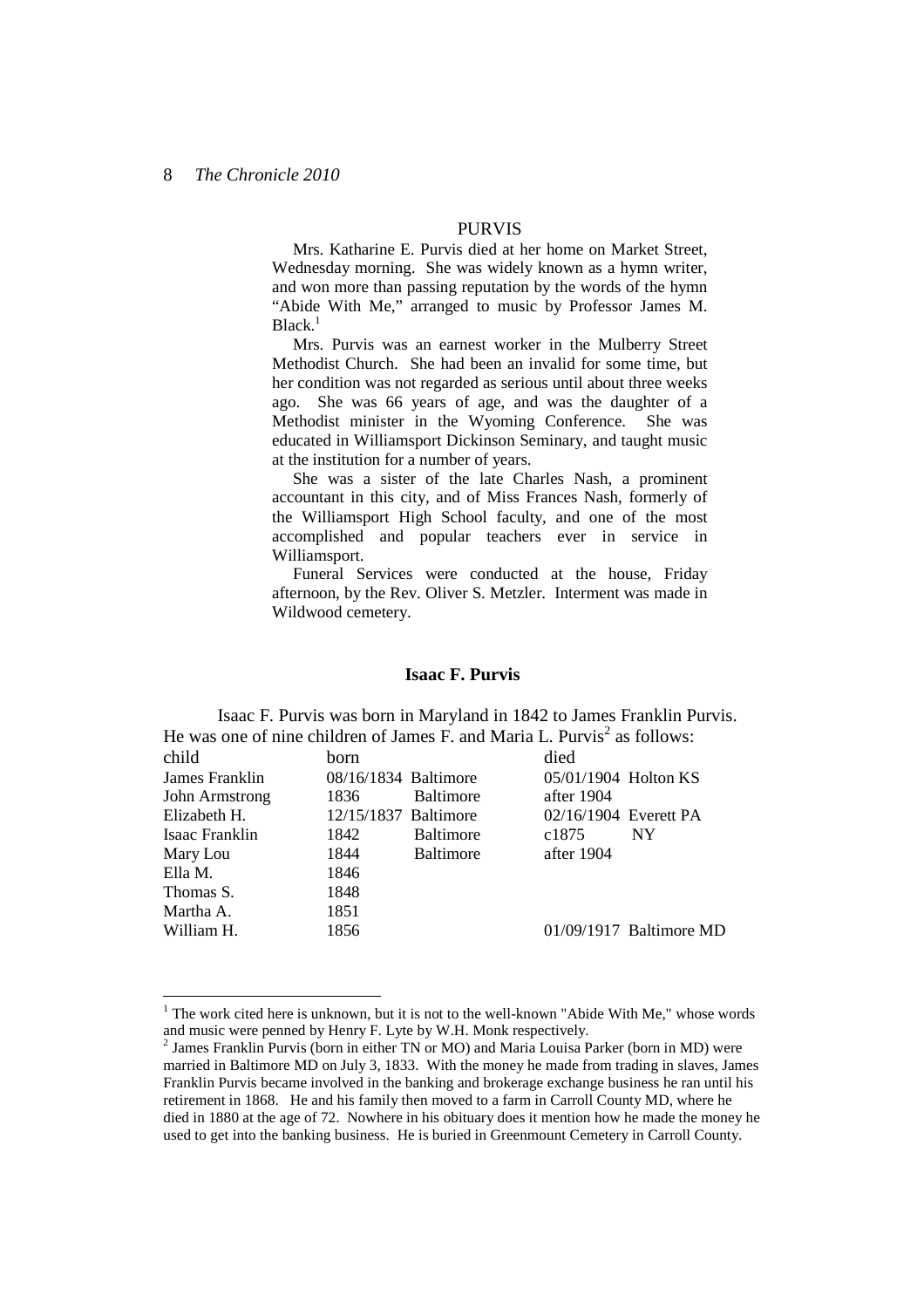While many details about the family are unknown, there are a few significant facts that can be stated. James Franklin Purvis was a slave trader and the firm of James F. Purvis & Company prospered for some 30 years, from the 1830's to the 1850's. He acted as the Baltimore agent for his uncle, the noted Isaac Franklin – the namesake of his son Isaac Franklin Purvis. Isaac Franklin was the arguably the biggest slave trader in the western hemisphere, and when he died he was one of the wealthiest men in the entire country.<sup>3</sup>

 Despite their early involvement with the slave trade, the family was socially and financially well-connected in Baltimore – Mr. Purvis being the president of the Howard Bank. They were also very Methodist<sup>4</sup> - Mr. Purvis being a trustee of the Baltimore Female College, which operated under the patronage of the Baltimore Annual Conference. The family appears to have been active in the founding of Baltimore's Harford Avenue<sup>5</sup> Methodist Episcopal Church in 1843, and James F. Purvis was a member of the 1850 building committee for that congregation's new building<sup>6</sup> and served as a class leader. In

 $\overline{a}$ 

 $3$  Isaac Franklin was born in 1789 in Sumner County TN. He entered into business with his brothers and was responsible for transporting raw goods and finished products by flatboat between New Orleans and Tennessee. This introduced him to the opportunities of the slave trade. He formed a partnership with his nephew John Armfield and the firm of Franklin & Armfield established a network of agents across the South. From 1812 to 1841, Isaac Franklin acquired an estate valued at more than one million dollars. In addition to his estate in Sumner County TN, he purchased six plantations in Louisiana, thousands of acres in Texas, and significant holdings in a turnpike, a bank, and a race course. When he died in 1846, he owned 10,000 acres in Louisiana and over 600 slaves. After his death, his widow sold his Louisiana plantations to a man who leased prisoners from the state to run them. The land was eventually acquired by the state and is now the Angola Prison.

Isaac Franklin's sister Margaret Franklin (b 1784) married Allen Purvis on 12/27/1806, and they are the parents of the Baltimore slave-trader James Franklin Purvis, the father of our Isaac F. Purvis. Margaret Franklin and Allen Purvis were also the parents of an Isaac Franklin Purvis, an uncle of our Isaac F. Purvis and a dealer in salves.

<sup>&</sup>lt;sup>4</sup> While the Purvis family has the strong Methodist connections listed, the LDS website states that son Isaac Franklin Purvis, born 10/12/1841 to James F. Purvis and Maria L. Purvis, was christened 1/2/1842 at Christ Episcopal Church at Chase & St. Paul Streets. Since Christ Church closed in 1987, and their building at 1100 St. Paul Street now houses the New Refuge Deliverance Cathedral, the congregation's records are kept at the denomination's Maryland archives. Those records indicate the person christened 1/2/1842 was Isaac Franklin Bercold, born 1/4/1841 to George and Mary A. Bercold. There are no entries for the Pruvis surname in the Christ Episcopal Church record book, demonstrating again the importance of verifying all information. <sup>5</sup> The Purvis family lived on Harford Avenue and that street is associated with both their best [Methodism] and worst [slave-trading] sides. The following is typical of the many Purvis

references available from various sources: *Two-month-old John Driver was shipped on the vessel Ewarkee by James Franklin Purvis on March 4, 1841. The journey was twenty-seven days long. Purvis was the nephew of the well known Alexandria slave trader Isaac Franklin (of the slave firm Franklin and Armfield). The Purvis slave pen was on Harford Avenue in Baltimore.*

<sup>&</sup>lt;sup>6</sup> The Harford Avenue Methodist Church closed in 1939 [see page 464 of the 1939 journal]. That site at 1201 Harford Avenue (Harford Avenue and Biddle Street) is now home to the predominantly African-American Nazarene Baptist Church.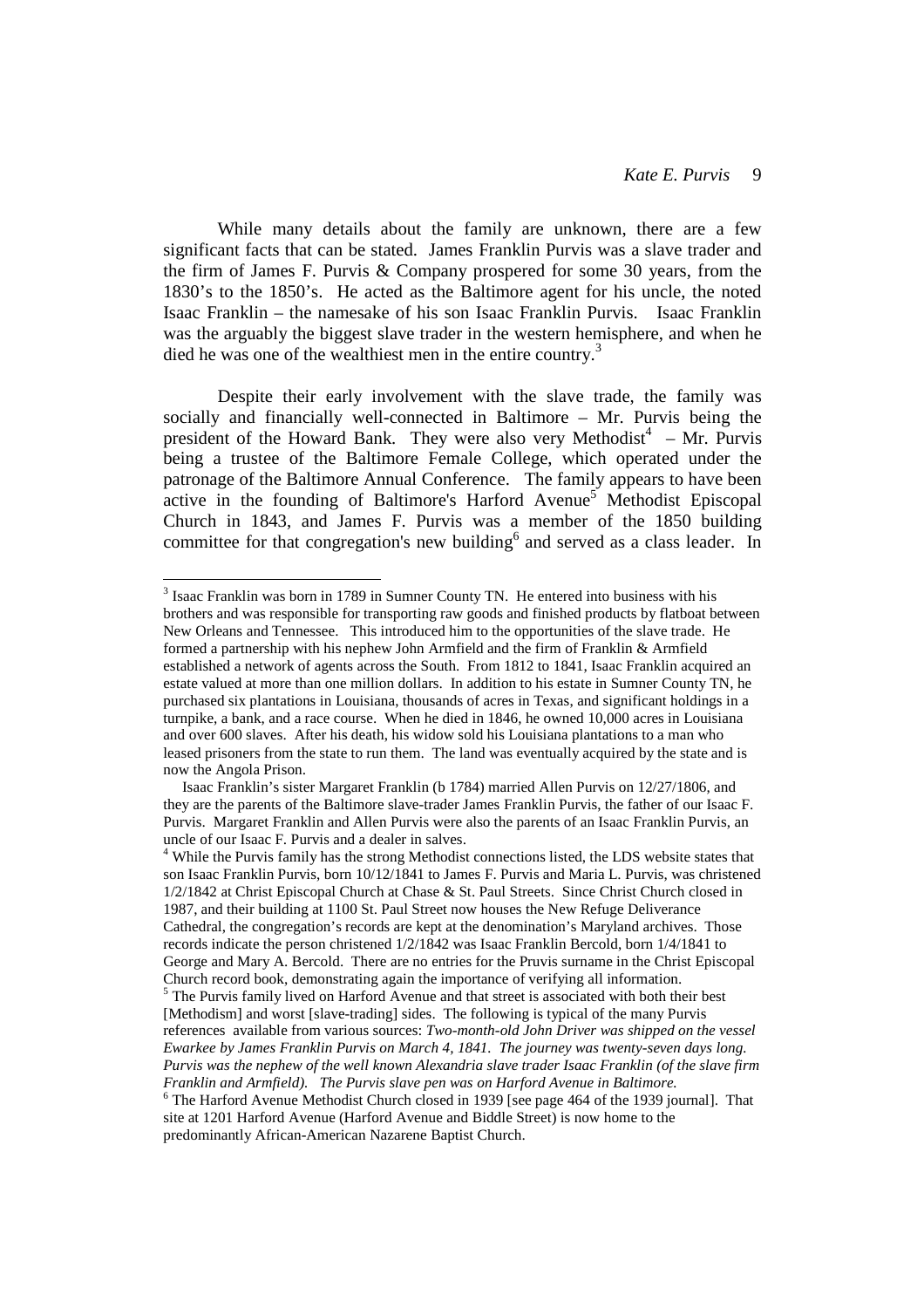$\overline{a}$ 

addition, daughter Elizabeth H. married Rev. Richard Hinkle of the Central Pennsylvania Conference, and their son Herbert Crawford Hinkle also became a Central Pennsylvania Conference pastor.<sup>7</sup> Son James F. graduated from Methodism's Dickinson College in 1856 and settled for many years in Harrisburg PA as a successful banker and dealer in real estate.<sup>8</sup>

 Harford Avenue church records indicate that Isaac F. Purvis was received as a probationary member in 1859 and as a full member in 1861, and that he transferred out (destination unspecified) in 1866. He apparently left Baltimore, for when he married Catharine E. Nash in 1867 he was said to be from New York. Isaac and Kate lived in New York City at the time of the 1870 census, where Isaac was apparently in the banking business. All that is known about Isaac's adult life is found in the following from the July 21, 1901, edition of *The Saturday Globe* of Utica NY:

#### THE NOBLEST WORK OF GOD

 "An honest man's the noblest work of God," says Pope, in his famous Essay on Man. While most of us claim to possess the quality of honesty, it is refreshing to discover a man occasionally in whom the virtue is so developed as to make him conspicuous. Such a man has been found in Williamsport, Pa.

 Some years ago Isaac F. Purvis, a banker, failed and those who had trusted to his business acumen and financial responsibility found themselves losers in the grand total of some \$100,000. His son, Charles Nash Purvis, determined that the stain should remain on the family name not a moment longer than necessary. He went to work. He saved his money, invested it shrewdly, and prospered. Now he announces that he is prepared to pay every one of his father's debts.

 Claims are coming in from all directions and as fast as their genuineness is demonstrated they will be paid, though the holders of the accounts have absolutely no legal claim on the younger Purvis. Not the least gratifying thing about the story of this honest man is the fact that one man whose claim amounts to \$30,000 refuses to accept a cent, on the ground that he got his money's worth in the knowledge that young Purvis is sufficiently honest as to wipe out these "debts of honor."

 $<sup>7</sup>$  It could be that Elizabeth H. Purvis Hinkle was not proud of her family's slave-trading, for her</sup> 1904 conference "obituary" simply gives her birth and death dates and states, "It was her desire that no memoirs be read to the Conference."

Elizabeth Purvis and Rev. Richard Hinkle were married in 1859, after he had served as the pastor at North Baltimore Station 1857-59. He later served Mulberry Street in Williamsport 1861- 63, and Isaac Purvis likely met Kate while visiting his sister Elizabeth during those years.

<sup>&</sup>lt;sup>8</sup> In addition, the wife of James F. Purvis is the former Annie M. Roberts, mentioned in the 2006 volume of *The Chronicle* as an 1855 graduate of the Pennsylvania Female College of Harrisburg operated by Beverly Roberts Waugh, son of the prominent Methodist bishop Beverly Waugh.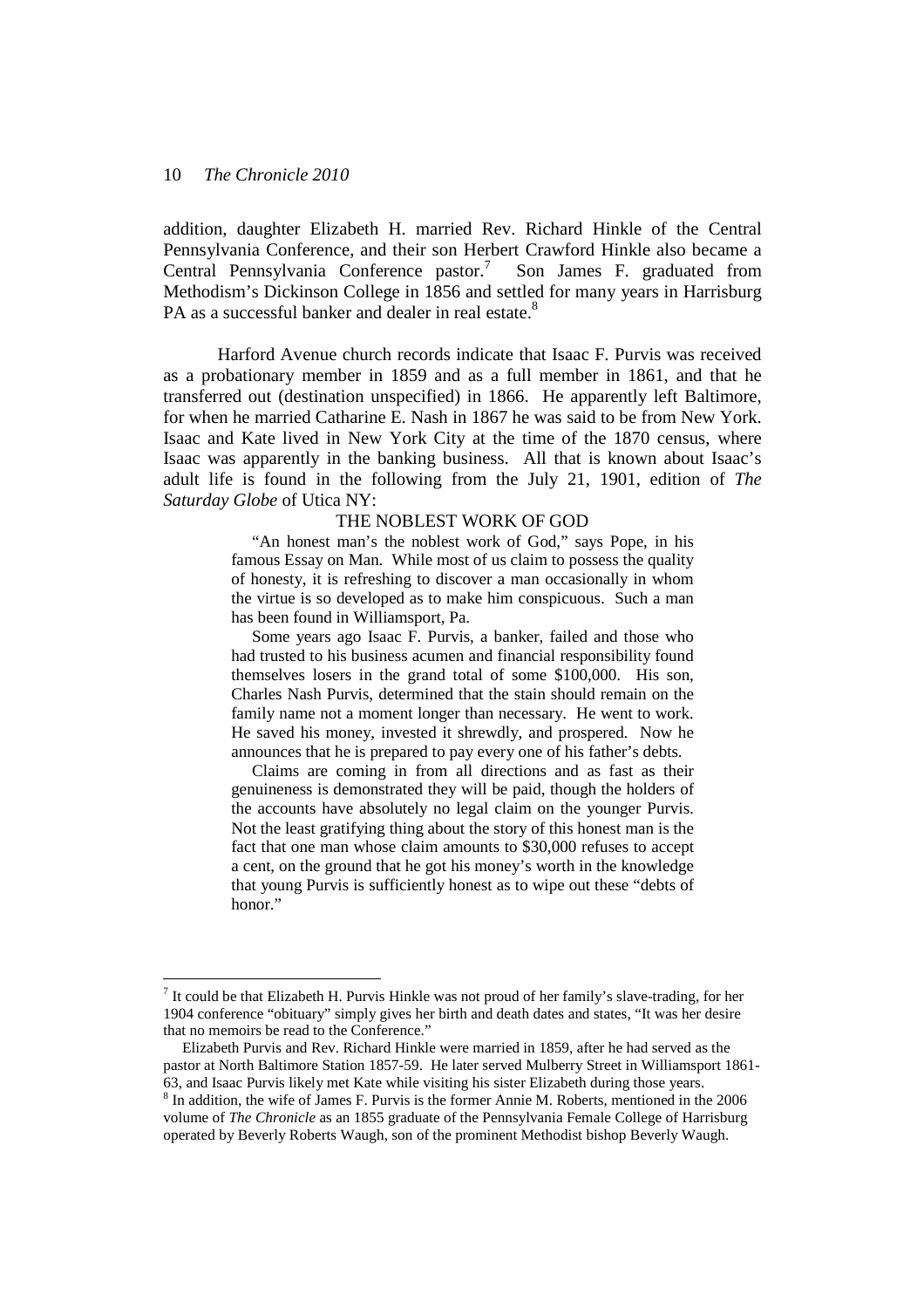It is assumed that the bank failure and the demise of Isaac Purvis occurred shortly before Kate Purvis returned to Williamsport as a widow with three small children in 1875. Note that the Charles Nash Purvis mentioned in the article is the son whose last known address (c1907) in the Mulberry Street church records was the state asylum at Danville.

# **James M. Black**

 $\overline{a}$ 

 Having met Katharine E. Purvis and her extended family, we now consider the circumstance that has made her name such an enduring one in present musical circles: her supposed authorship of and/or association with the words to *When the Saints Go Marching In*.

This story is sketched in a 2004 biographical booklet<sup>9</sup> on James M. Black, best known as the author of the words and music to *When the Roll Is Called up Yonder*. Mr. Black was a talented layman active in Williamsport's Mulberry Street and Pine Street Methodist churches. He possessed a special ability for encouraging the poetic and musical gifts in others, one example of which is his relationship with Mrs. Purvis.

 Between 1894 and 1917, James Black edited 11 gospel song books. Those books include eleven song texts by Katharine E. Purvis – ten with music by Black and one with music by another Williamsport musician, Charles F. Green. Mrs. Purvis is also the author of at least one additional text found in other songbooks – with music by Lanta Wilson Smith, best known as the author of the text *This, Too, Shall Pass Away*. The titles of these songs and the books in which appear are given in the 2004 James M. Black booklet.

 It was in James M. Black's 1896 *Songs of the Soul No.2*, published by Curts & Jennings, that *When the Saints Are Marching In* first appeared. While the title is obviously just one word away from *When the Saints Go Marching In*, the words and tunes of the two songs have little in common beyond the lively tempo popular in most gospel songs of the era. And for over 50 years, while *When the Saints Go Marching In* was becoming a Dixieland favorite, there was never a single suggestion to connect the two songs in any way.

 Until the latter part of the twentieth century, the words and music to *When the Saints Go Marching In* were simply credited to "anonymous" or described as a "Negro Spiritual." The commonly accepted story was that it had been sung for generations by slaves as they marched to graveyards to bury their loved ones, and

<sup>&</sup>lt;sup>9</sup> Loyer, Milton W., James M. Black and Friends: Contributions of Williamsport PA to American Gospel Music, 2004, pages 14-15.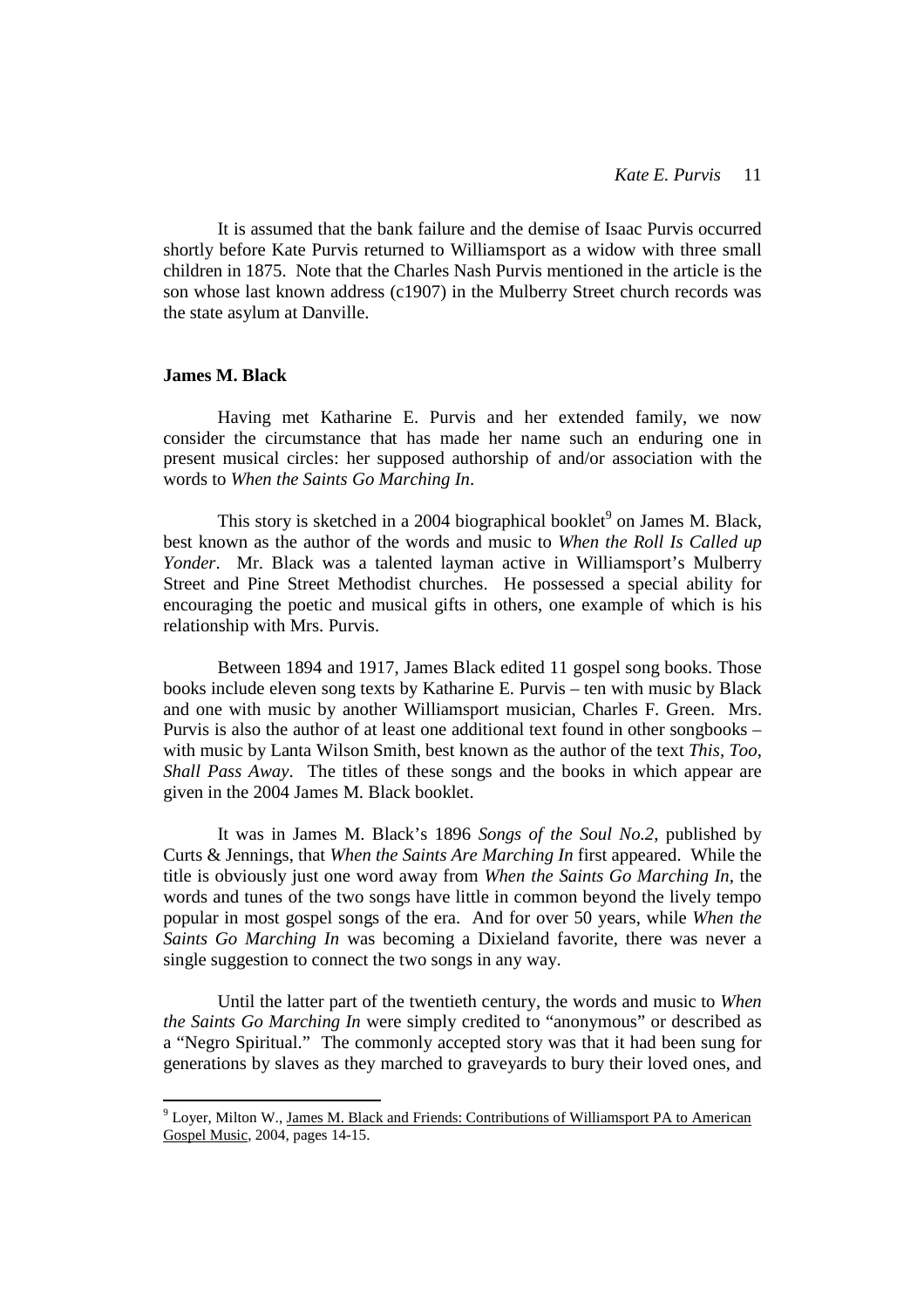$\overline{a}$ 

that the tradition was continued by southern Blacks after the Civil War until the song was picked up by Dixieland musicians in New Orleans in the early 1900's. Apparently it didn't begin appearing in sheet music or any other formal form until about World War I. It never appeared in early "white" gospel songbooks.

 In 1957 long-time Lycoming College music professor Mary Landon Russell (1913-2008) completed her thesis at Penn State University on the History of Music in Williamsport and made what is believed to be the first connection between the two songs. Having discovered the Purvis and Black song *When the Saints Are Marching In*, she confused the titles and credits them as the author and composer of *When the Saints Go Marching In*. In particular, on page 149 of the thesis, Mrs. Russell concludes a list of songs with "and *When the Saints Are Marching In*, the latter having taken on a tremendous burst of popularity in recent months as it has become a favorite hit with the Dixieland bands."

 But the established belief that the now popular tune was an anonymous Negro spiritual was slow to die, and it would take more than an off-hand comment in a relatively obscure Master's thesis to change music history. The fatal blow to the Negro spiritual tradition appears to have been delivered by noted musical researcher James J. Fuld (1916-2008).<sup>10</sup> He did most of his research by searching copyright information, and he also seems to be too quick to associate songs with similar titles.

 The first (1966) edition of Fuld's classic reference work *The Book of World-Famous Music* gives a hint of things to come. On page 525, the commentary on *When the Saints Go Marching In* states: "The title, melody and words of this Negro Spiritual were suggested in the composition *When the Saints March in for Crowning*, by Harriet E. Jones and James D. Vaughn and included as #49 in *The Silver Trumpet* and copyrighted January 3, 1908. As this song is one that has a separate copyright notice on its own page, some claim of originality was being made thereto." According to this line of reasoning, all that is needed to re-attribute the source of *When the Saints Go Marching In* is another similarly titled song with an earlier separate copyright date.<sup>11</sup>

 $10$  The February 7, 2008, New York Times obituary for Mr. Fuld includes the following: "James J. Fuld, a New York lawyer whose love of music inspired him to assemble one of the world's finest collections of first editions of musical scores, died at his home in Manhattan on January 29. Mr. Fuld's collection, which is being acquired by the Morgan Library and Museum, spans four centuries and includes first printings of popular and folk music, show tunes, and classical works.

Mr. Fuld based his collecting on careful, wide-ranging research, which he conducted while on vacations in Europe and the United States and during spare time from his job as a managing partner at the law firm Proskauer Rose. He passed along this knowledge in *The Book of World – Famous Music*, which he published in 1966 and updated four times. It is a standard reference work"

 $11$  In fairness to Mr. Fuld, he is clearly not assigning definitive authorship but rather stating that the more famous song was "suggested by" the Jones-Vaughn composition. He also admits that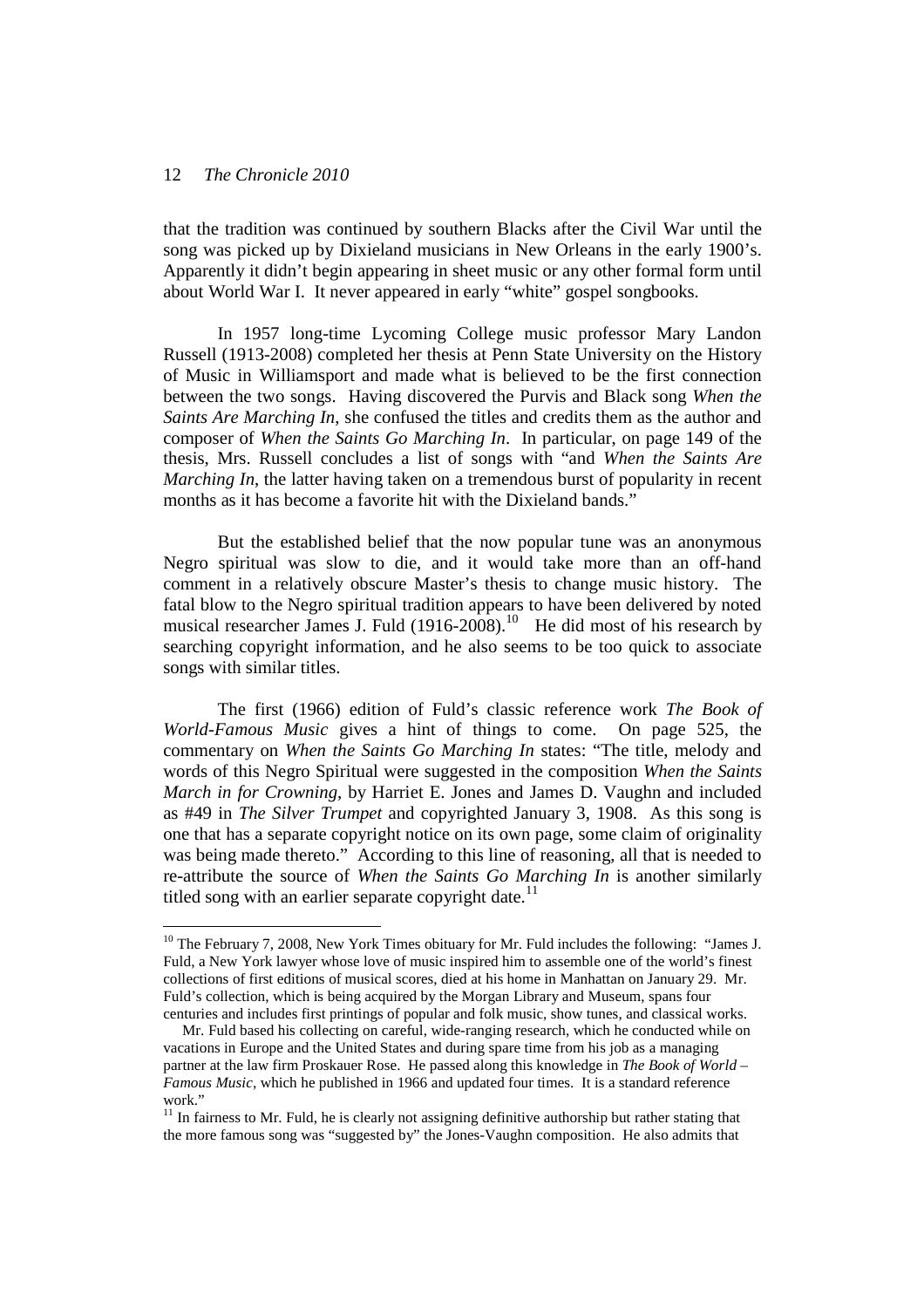By second (1971) edition of *The Book of World-Famous Music*, Fuld had discovered the Purvis-Black composition. On page 641, the commentary on *When the Saints Go Marching In* states: "The written history of this Negro spiritual commences with the deposit, on June 17, 1896, of the title *When the Saints Are Marching In* by J.M. Black. A few days later, on July 6, 1896, *Songs of the Soul No. 2* was copyrighted, [and] on page 59 appears *When the Saints Are Marching In*. The music and words are quite similar to those in the present form and, in particular, include the famous 'echo.' J.M. Black is credited with the music, and Katharine E. Purvis is credited with the words; the extent of their contributions is not known."

 While Fuld does not directly credit Purvis and Black as the author and composer of *When the Saints Go Marching In*, his statement that "the words and music are quite similar" carried a great deal of weight. In truth, except for the seven-syllable titles that differ by a single word, the words and imagery in the verses and choruses of the two songs are quite different. The metric composition is also different: 7-7-8-7 verses followed by a 7-7-9-7 chorus in *When the Saints Go Marching In*, compared to 10-7-10-7 verses followed by a 7-7-12-7 chorus in *When the Saints Are Marching In*. It is this author's opinion that Kate E. Purvis and James M. Black have absolutely no connection with *When the Saints Go Marching In* – and that were it not for the coincidental similarity in the titles and their echo in the chorus, there would be absolutely no identification of either song with the other.

 But the reputation and opinion of James J. Fuld, even though he himself never actually stated that Purvis and Black wrote the popular song, appear to be what "convinced" the musical world. One of the earliest authoritative reference books to make an unqualified attribution to Purvis and Black is *The Great Song Thesaurus* by Roger Lax and Frederick Smith, published by Oxford University Press. On page 380 of the 1984 first edition, the authors credit *When the Saints Go Marching In* to Katharine E. Purvis and James M. Black in 1896. From that point on, virtually every musical reference book, every record and tape label, every songbook, and every piece of sheet music began attributing the song to Purvis and Black.

 The aforementioned 2004 biography of James M. Black attempted to correct the error. The popular Cyberhymnal website, for example, cites the Black biography and makes it clear that Purvis and Black should not be given credit for *When the Saints Go Marching In* – even giving the words and music to *When the Saints Are Marching In* and referring to the 1957 Mary Landon Russell thesis.

 $\overline{a}$ 

<sup>&</sup>quot;there is an unsubstantiated rumor that the spiritual was played in New Orleans about 1900 at funerals," but that "this author disagrees" with that and other claims involving *When the Saints Go Marching In*.